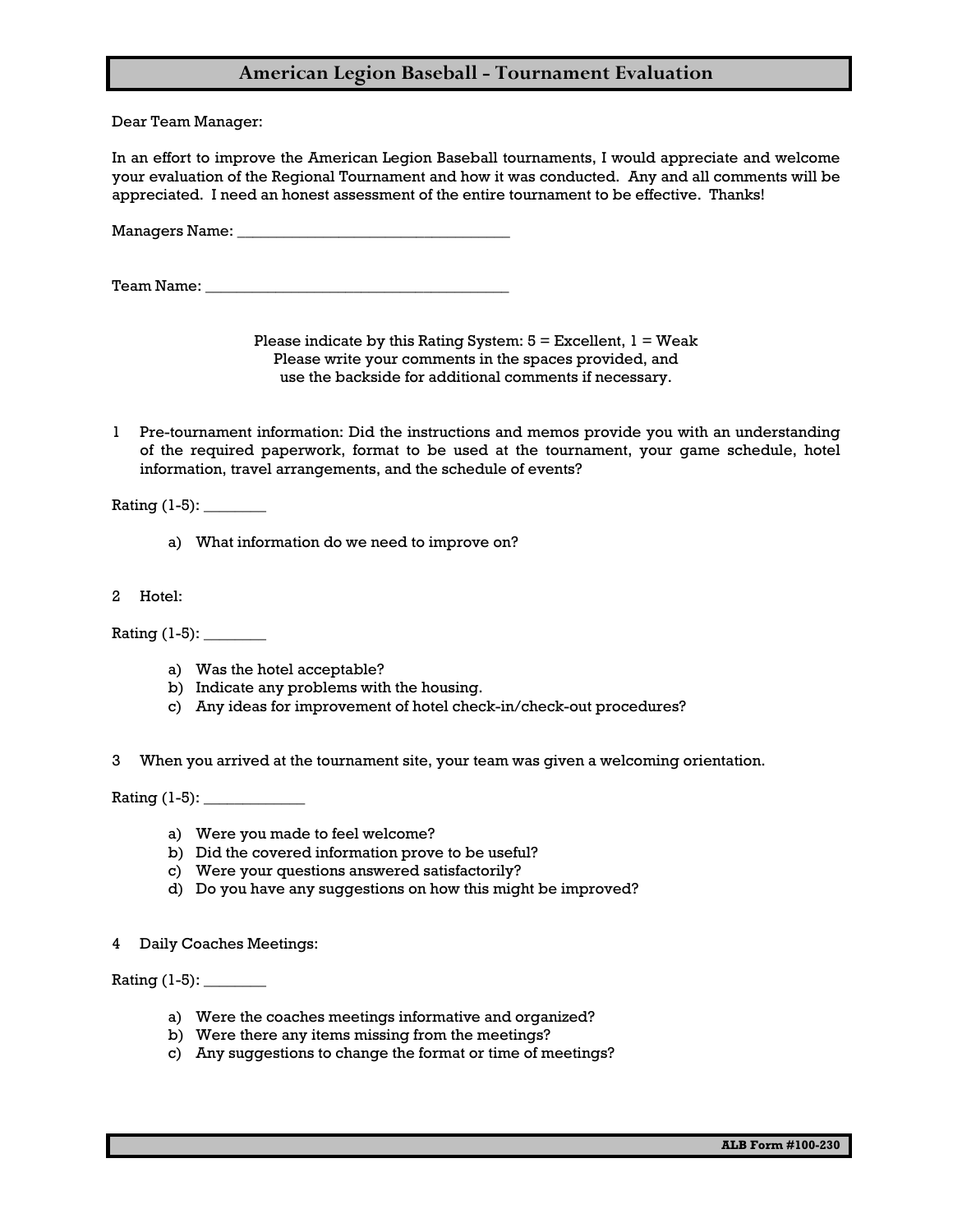## **American Legion Baseball - Tournament Evaluation**

### 5 Ball Park:

Rating (1-5): \_\_\_\_\_\_\_\_

- a) Did the Opening Session and Closing Session add to the excitement of the tournament?
- b) Did you have adequate practice time and were practice fields acceptable?
- c) What did you like and not like about the ballpark?
- d) Did pre-game ceremonies add to the tournament?
- e) Comment on playing surface, dugouts, and lights.
- 6 Umpiring:

Rating (1-5): \_\_\_\_\_\_\_\_

- a) Do you feel the umpire crew did an excellent job?
- b) Would you recommend any particular umpires for future tournament assignments?
- c) If so, please provide their names.
- 7 Media Coverage:

Rating (1-5): \_\_\_\_\_\_\_\_

a) Did you feel there were good Internet, newspaper, radio, and TV coverage provided at the tournament?

- b) What can we do to improve news coverage?
- c) What can we do to improve television coverage? (if applicable)
- d) What can we do to improve Internet coverage?
- 8 General Hospitality:

Rating (1-5): \_\_\_\_\_\_\_\_

- a) What did you like?
- b) What can be improved upon?
- c) Comment on Local Host and the Host Committee.
- 9 Transportation:

Rating (1-5): \_\_\_\_\_\_\_

- a) Were you satisfied with the local transportation provided?
- b) Please provide any suggestions regarding transportation to the Regional Site.
- 10 Comments about the Local Committee:

#### Rating (1-5): \_\_\_\_\_\_\_

a) Did the Local Committee have adequate volunteers?